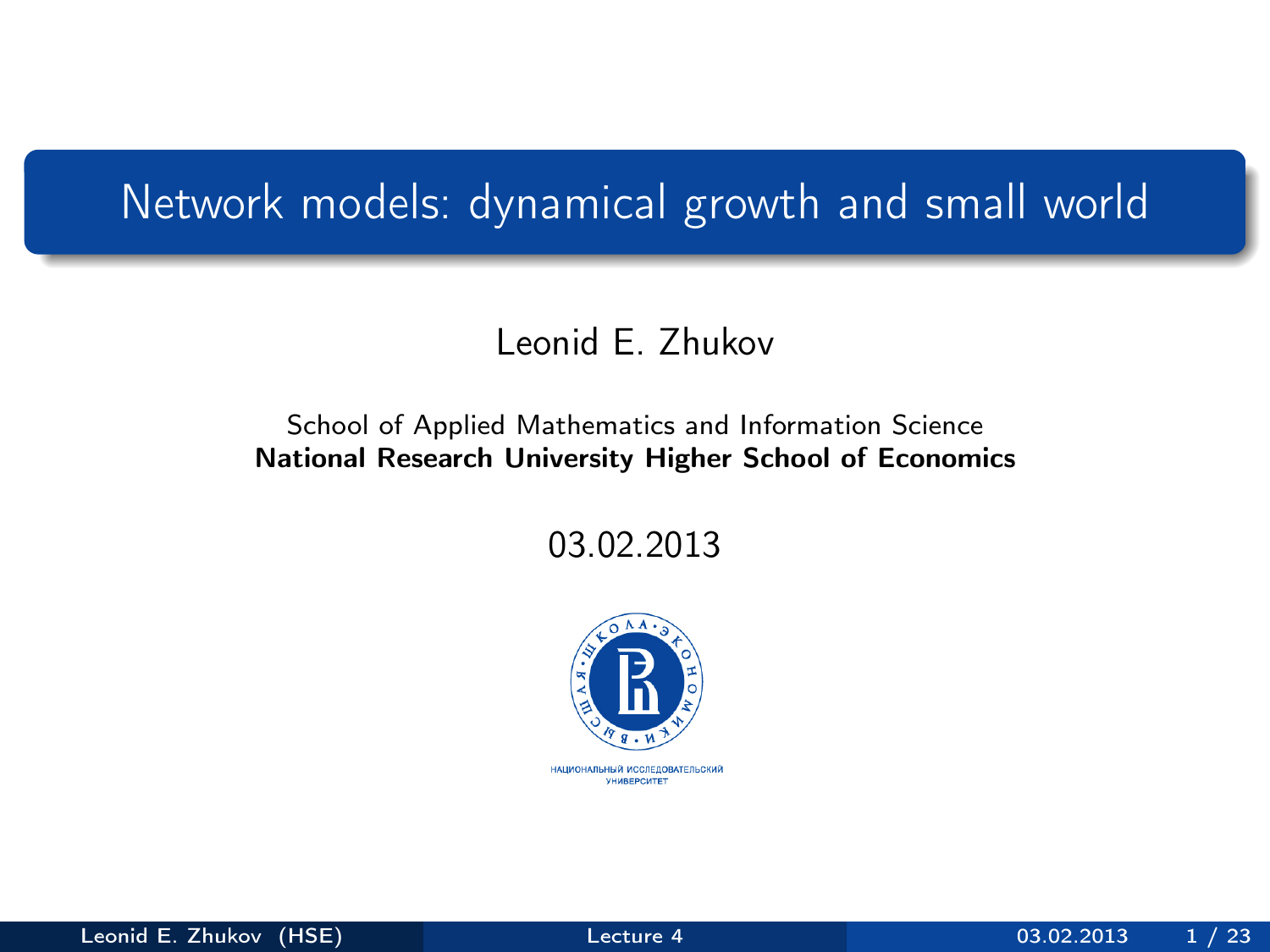Empirical network features:

- Power-law (heavy-tailed) degree destribution
- Small average distance (graph diameter)
- Large clustering coefficient (transitivity)
- Giant connected component, hierachical structure,etc

Generative models:

- Random graph model (Erdos & Renyi, 1959)
- Preferential attachement model (Barabasi & Albert, 1999)
- Small world model (Watts & Strogatz, 1998)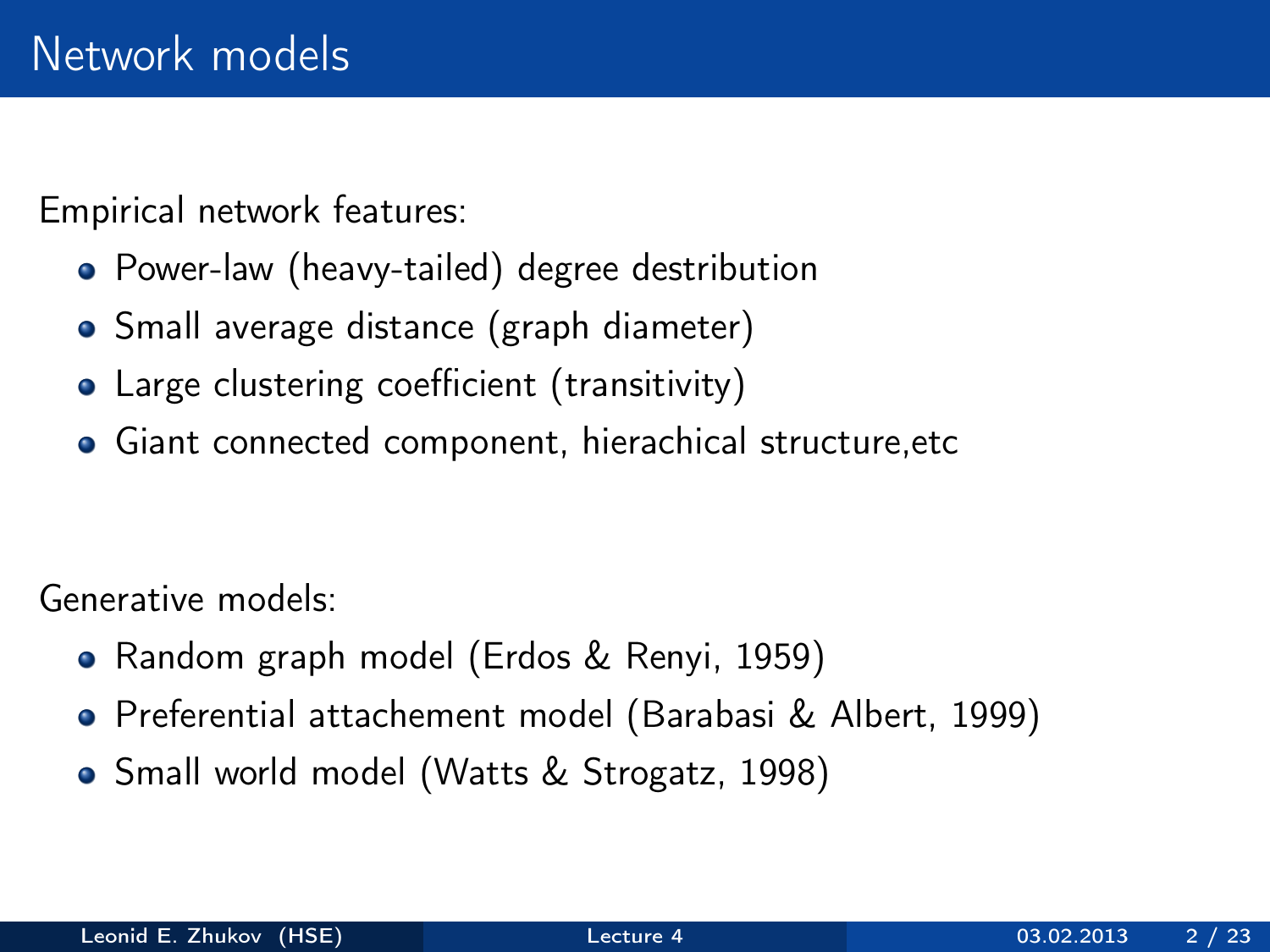Growing (evolving with time) networks:

- **•** Citation networks
- Collaboration networks
- Web
- **•** Social networks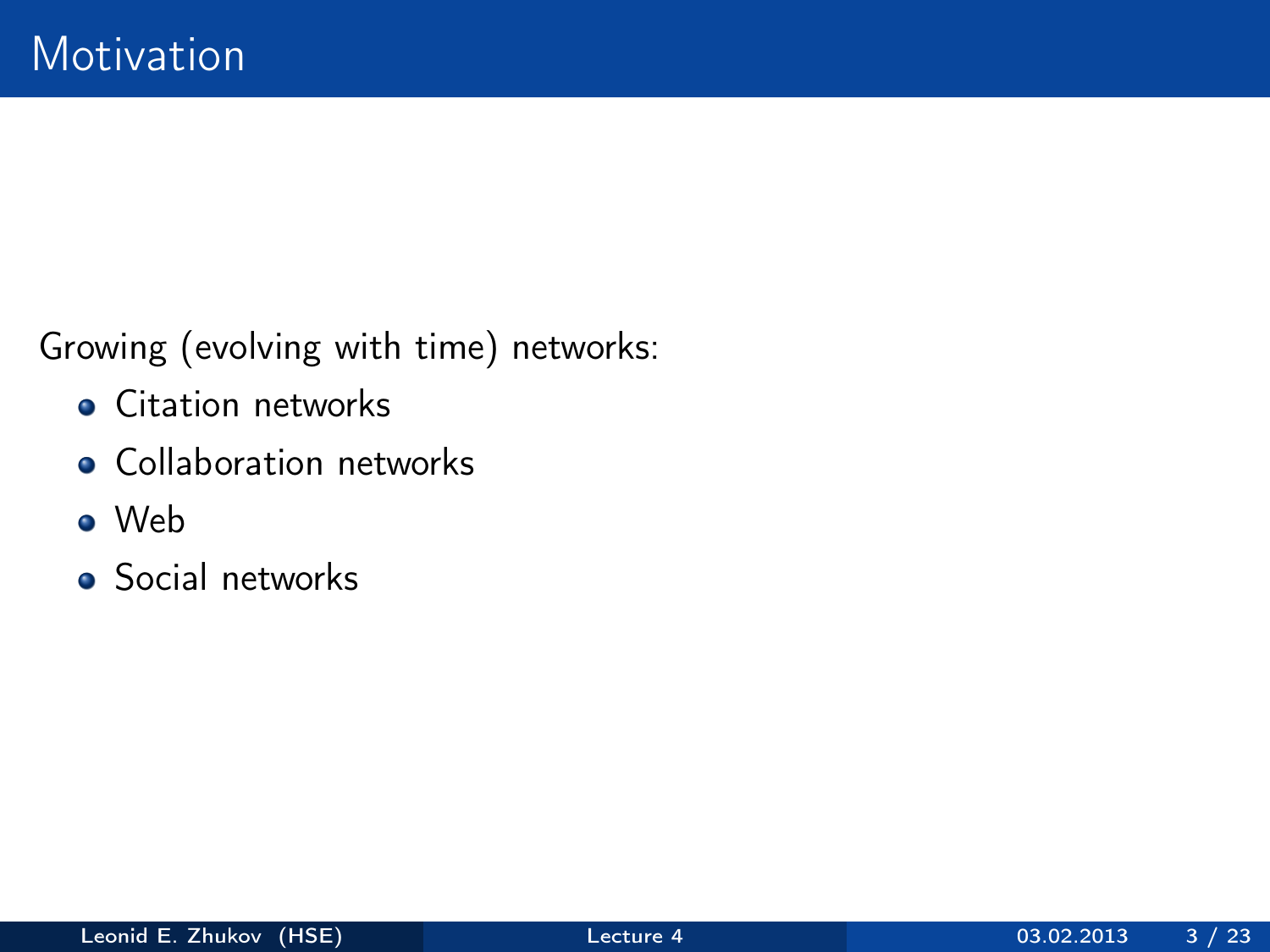Stochastic growth model:

- $\bullet t = 0$ , *m* unconnected nodes
- growth: on every time step  $t = \{1, 2, 3, 4...\}$  add a node with m edges  $k_i(t = i) = m$
- $\bullet$  attachement: form m edges with existing nodes uniformly at random, Expected *i*-node degree at  $t \langle k_i(t) \rangle$ :

$$
k_i(t) = m + \frac{m}{i+1} + \frac{m}{i+2} + \dots + \frac{m}{t}
$$

$$
k_i(t) = m\left(1 + \log\left(\frac{t}{i}\right)\right)
$$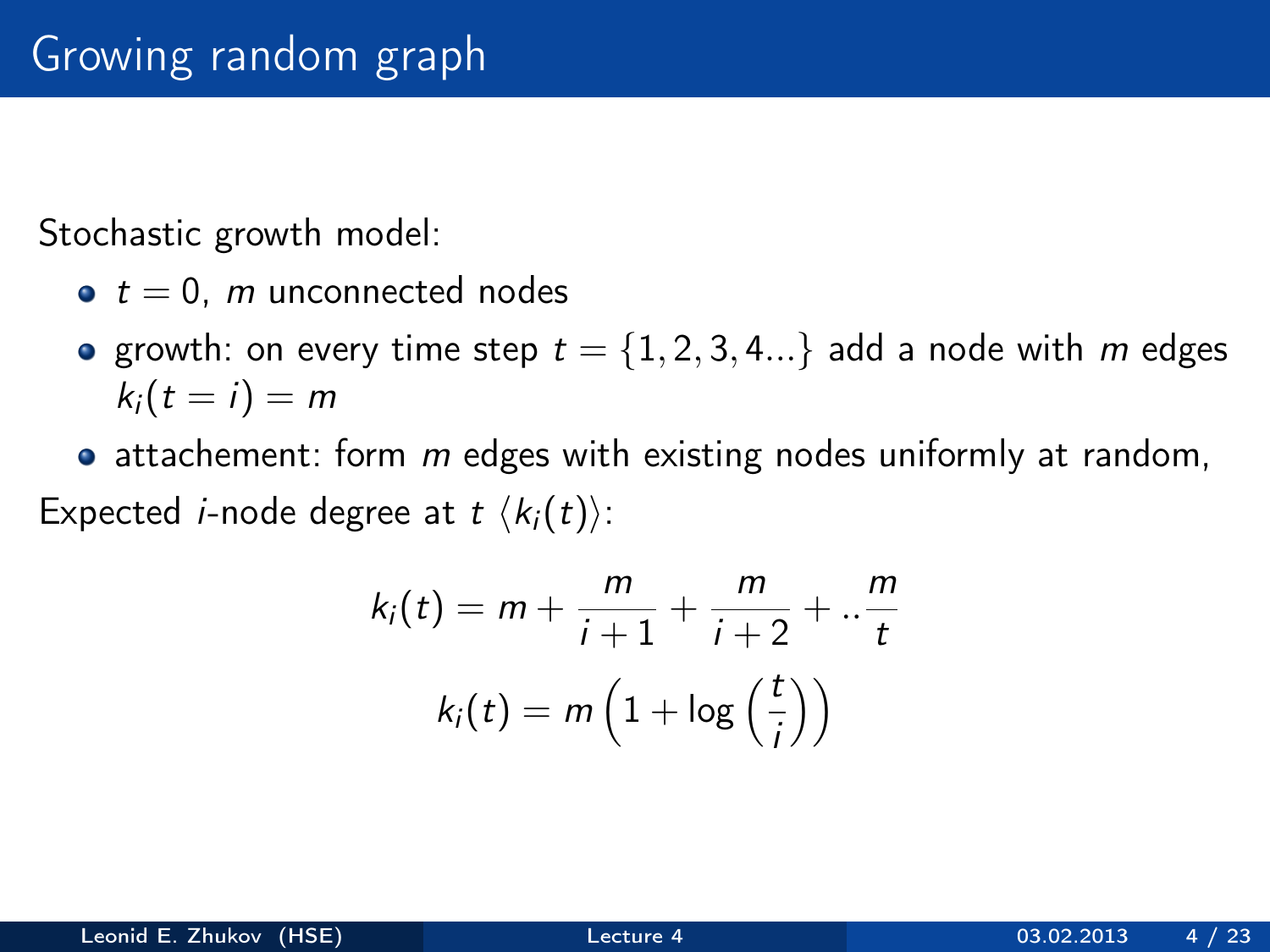## Growing random graph

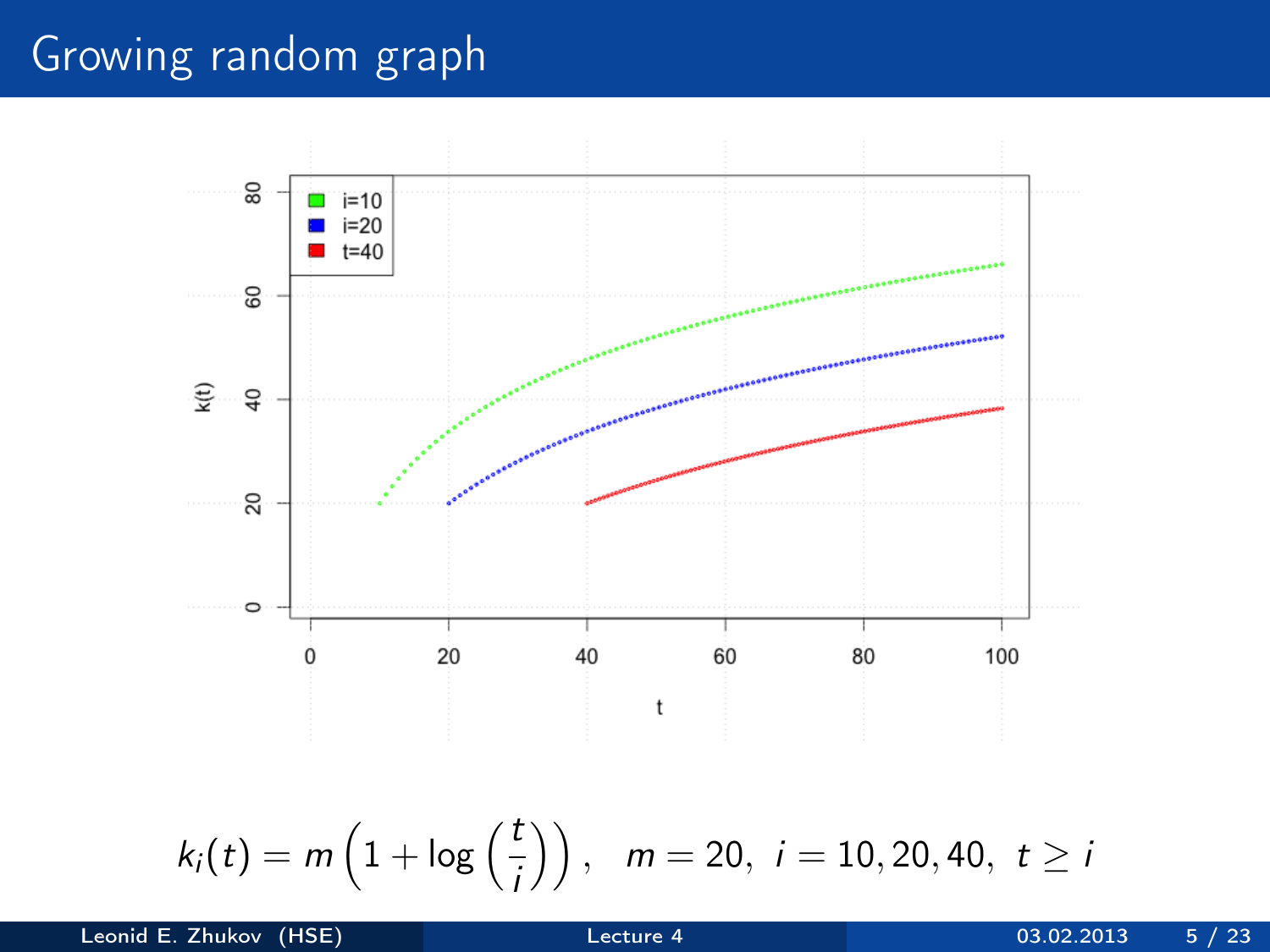## Growing random graph



$$
k_i(t) = m\left(1 + \log\left(\frac{t}{i}\right)\right), \quad m = 20, \ t = 50, 100, 200, \ i \leq t
$$

Leonid E. Zhukov (HSE) [Lecture 4](#page-0-0) 03.02.2013 6 / 23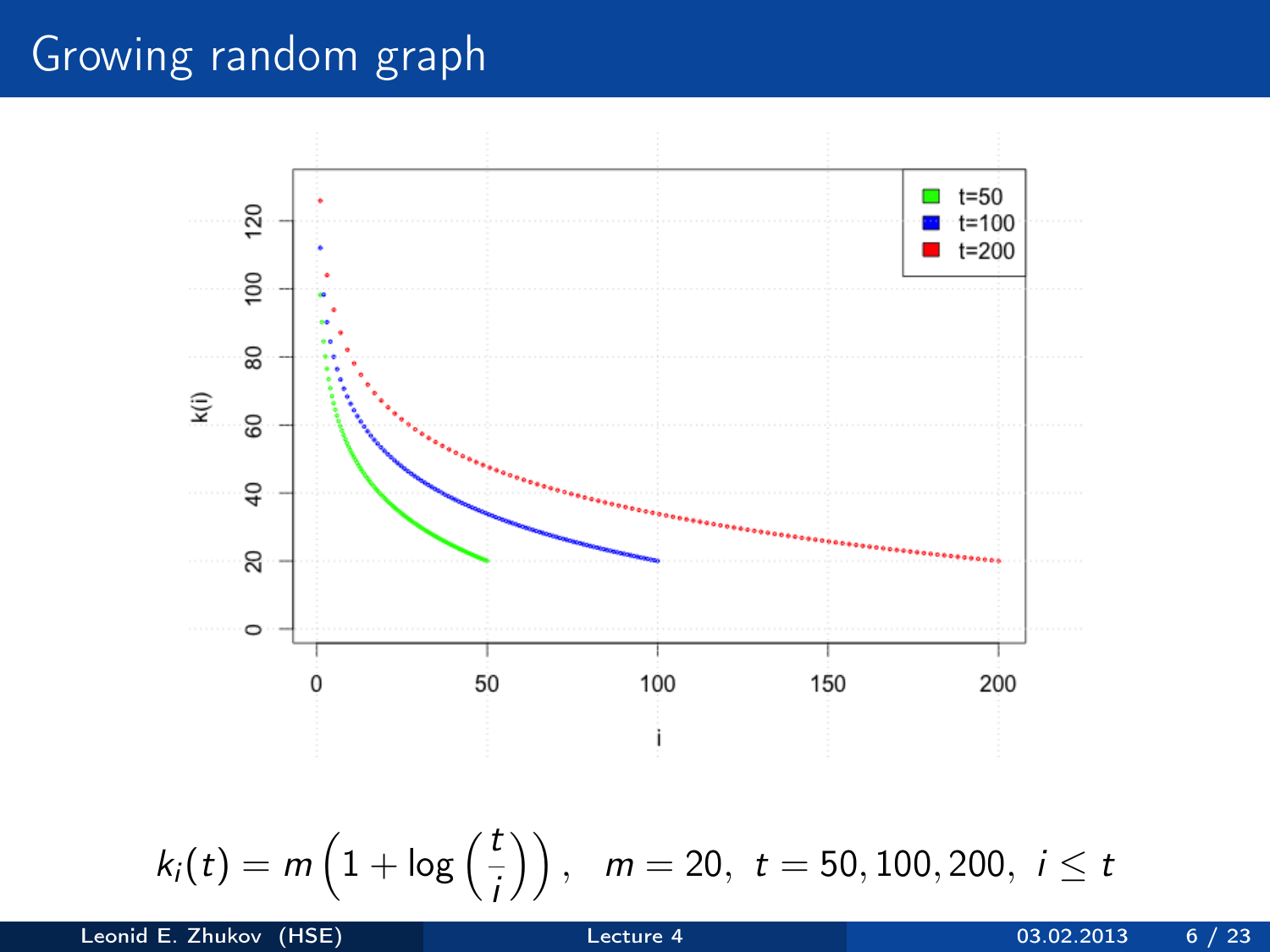#### Growing random graph

Find all nodes that at time t has degree less than  $k, k_i(t) < k$ ? (for example  $k_i(t) < 40$ )

$$
k_i(t) = m\left(1 + \log\left(\frac{t}{i}\right)\right) < k
$$
\n
$$
\log\left(\frac{t}{i}\right) < \frac{k}{m} - 1
$$
\n
$$
\frac{t}{i} < e^{\frac{k-m}{m}}
$$
\n
$$
i > t e^{\frac{m-k}{m}}
$$

Fraction of nodes with degrees  $k_i(t) < k$  (CDF):

$$
F(k) = P(ki(t) < k) = \frac{t - i}{t} = \frac{t - e^{\frac{m - k}{m}}}{t} = 1 - e^{\frac{m - k}{m}}
$$

$$
P(k) = \frac{d}{dk}F(k) = \frac{1}{m}e^{-\frac{k - m}{m}}, \quad k \ge m
$$

Leonid E. Zhukov (HSE) [Lecture 4](#page-0-0) 03.02.2013 7 / 23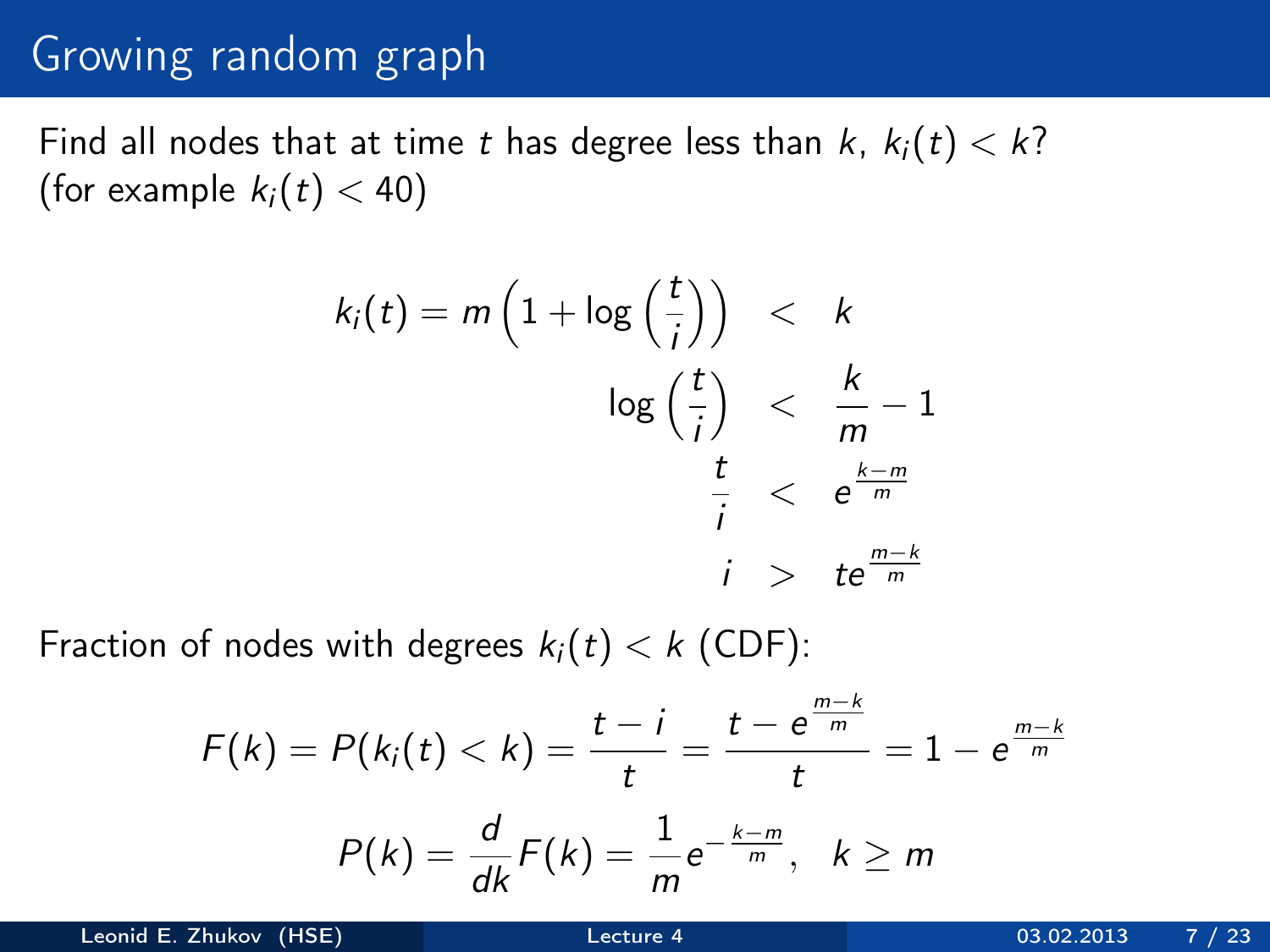## Mean field approximation

Continues time approximation:

$$
k_i(t+\delta t)=k_i(t)+\frac{m}{t}\delta t
$$

Differential equation:

$$
\frac{dk_i(t)}{dt} = \frac{m}{t}
$$

with initial conditions:  $k_i(t = i) = m$ 

Solution:

$$
k_i(t) = m\left(1 + \log\left(\frac{t}{i}\right)\right)
$$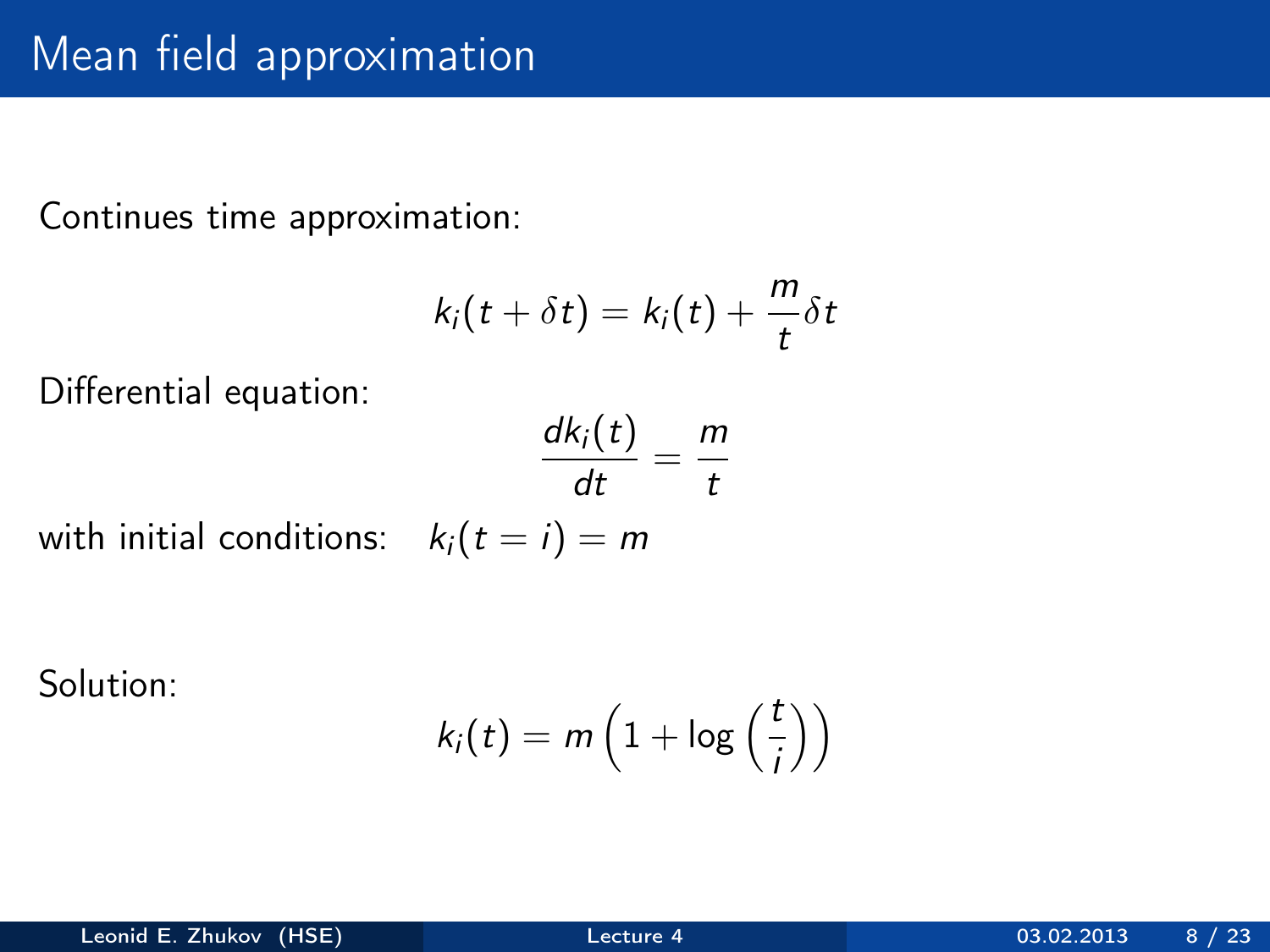Barabasi and Albert, 1999 Dynamical growth model

- $\bullet t = 0$ ,  $n_0$  unconnected nodes
- growth: on every step add a node with m edges  $(m \le n_0)$ ,  $k_i(i) = m$
- Preferential attachment: probability of linking to existing node is proportional to the node degree  $k_i$

$$
\Pi(k_i) = \frac{k_i}{\sum_i k_i}
$$

after t steps:  $n_0 + t$  nodes, mt edges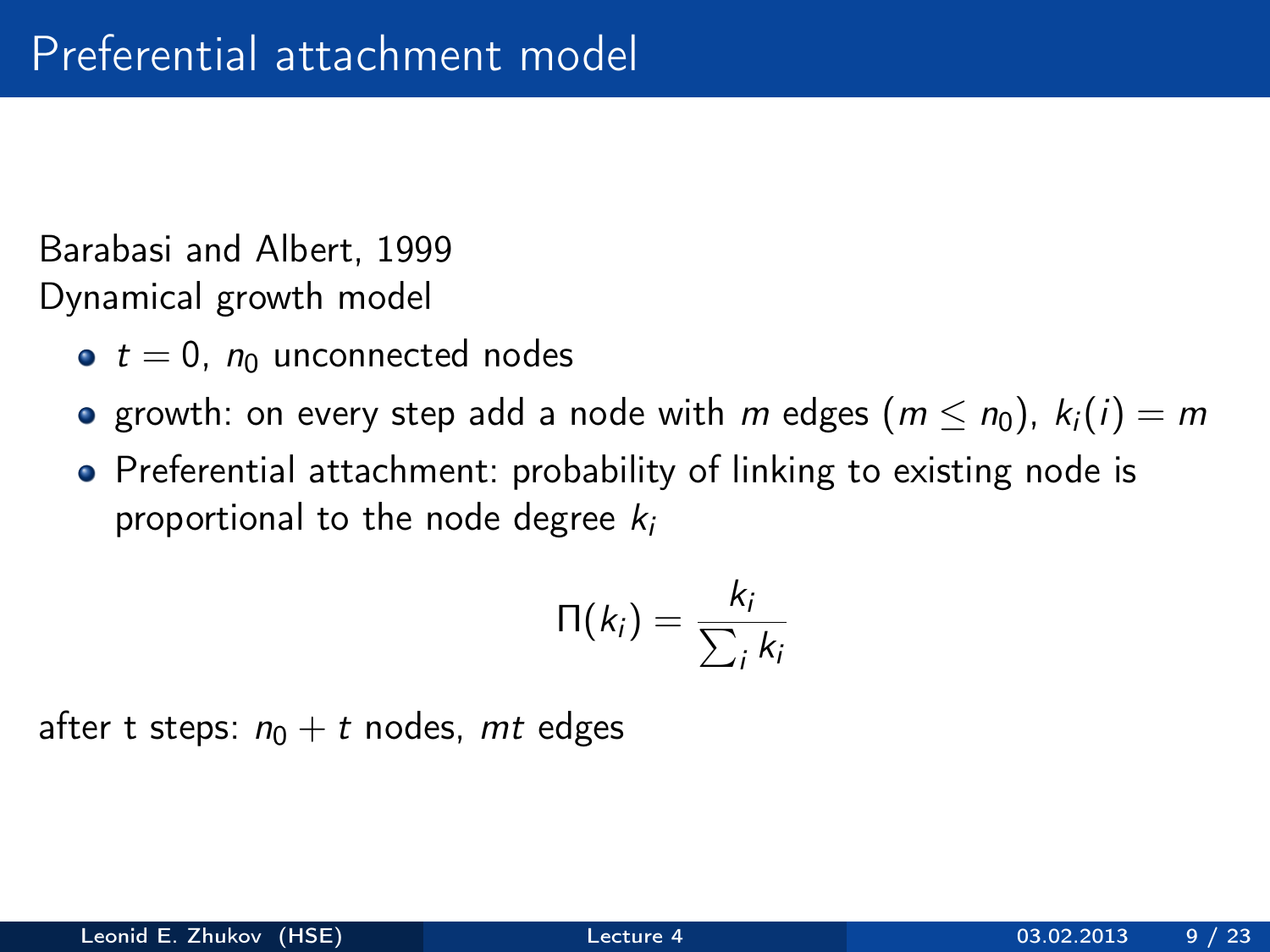## Preferential attachment model



Barabasi, 1999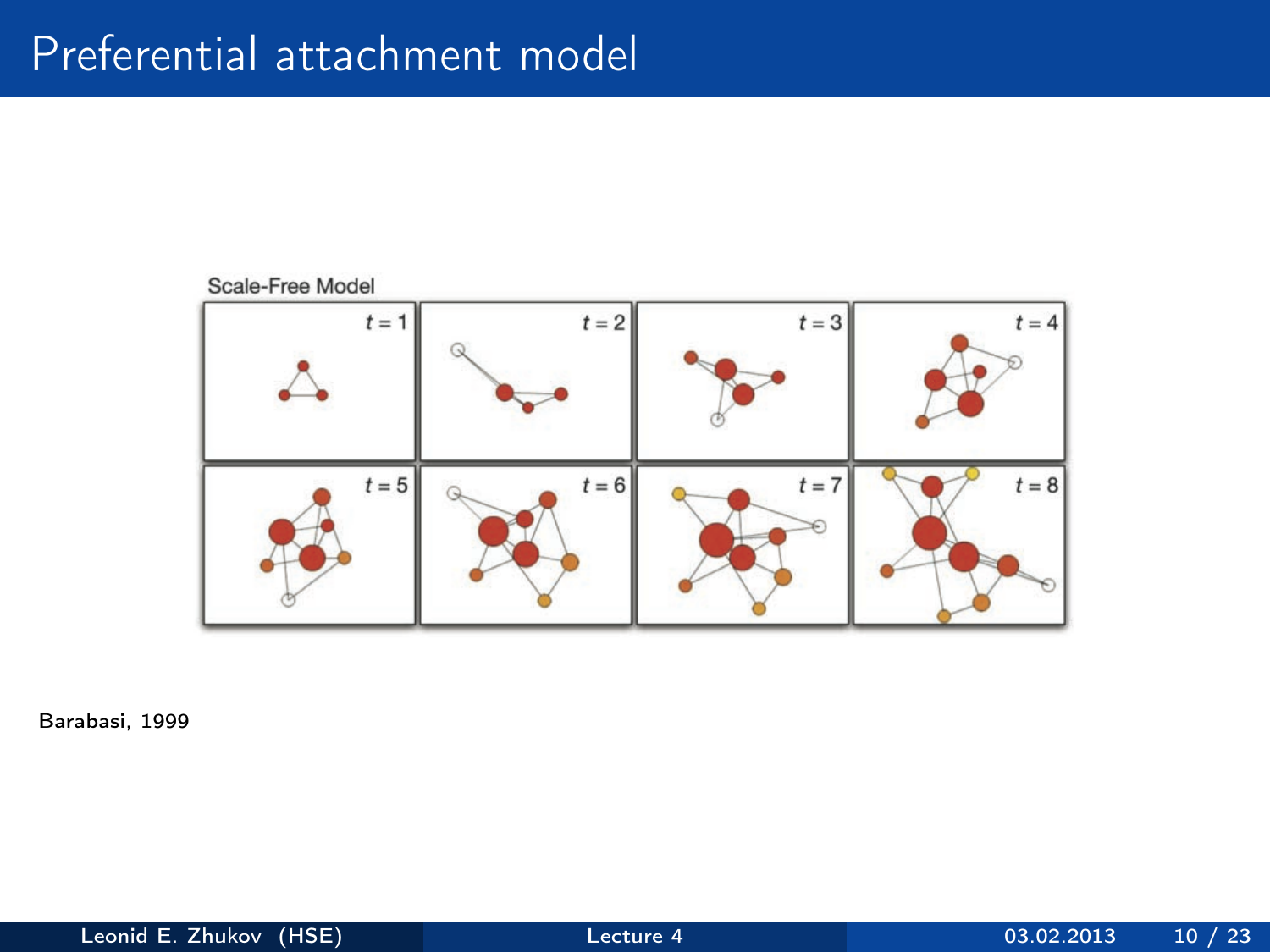Continues time, mean field approximation:

$$
k_i(t + \delta t) = k_i(t) + m\Pi(k_i)\delta t
$$

$$
\frac{dk_i(t)}{dt} = m\Pi(k_i) = m\frac{k_i}{\sum_i k_i} = \frac{mk_i}{2mt}
$$

$$
\frac{dk_i(t)}{dt} = \frac{k_i(t)}{2t}
$$

initial conditions:  $k_i(i) = m$ 

Solution:

$$
k_i(t) = m\left(\frac{t}{i}\right)^{1/2}
$$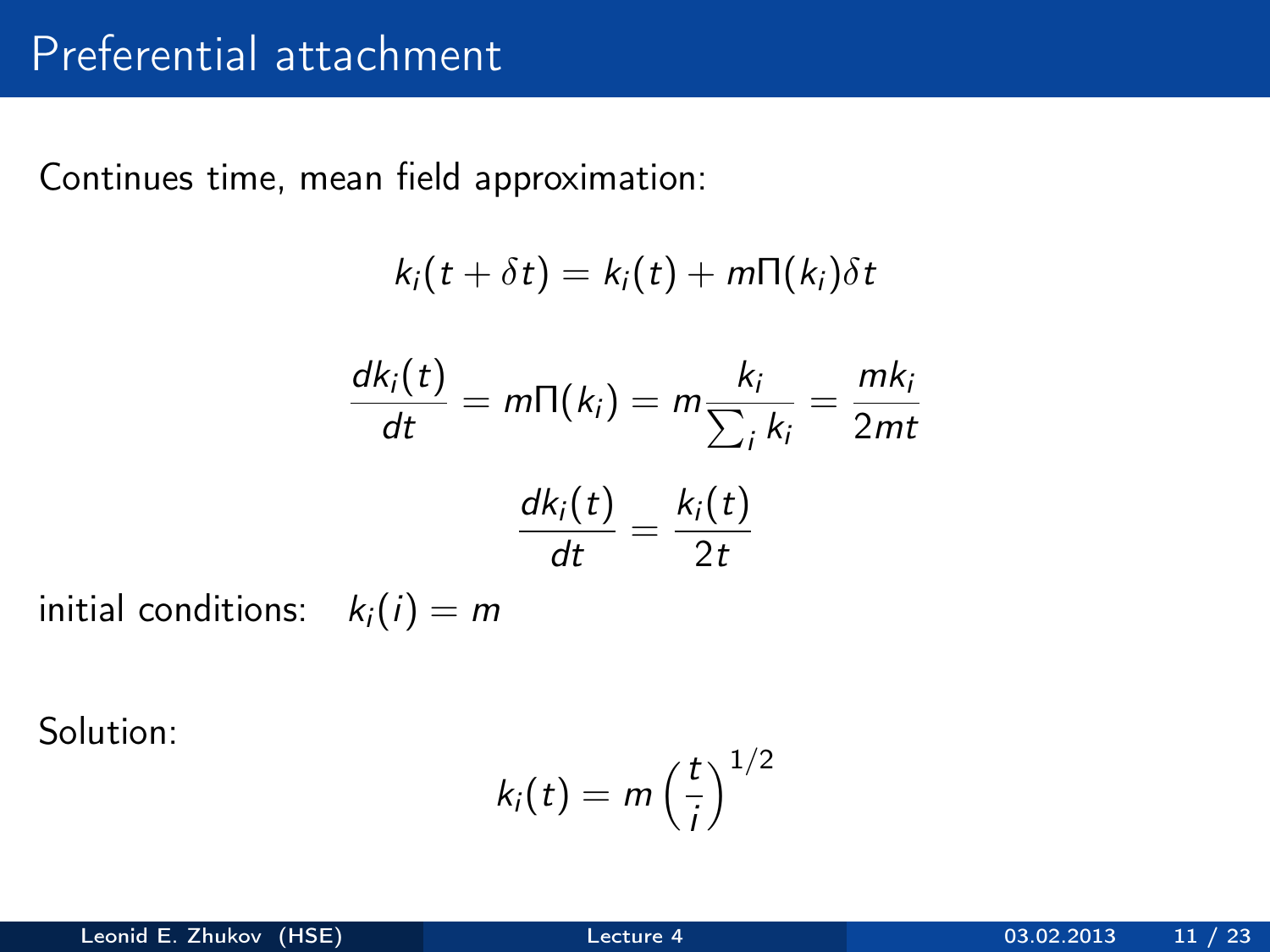#### Preferential attachment

Time evolution of a node degree

$$
k_i(t) = m\left(\frac{t}{i}\right)^{1/2}
$$

Nodes with  $k_i(t) < k$ :

$$
m\left(\frac{t}{i}\right)^{1/2} < k
$$
\n
$$
i > \frac{m^2}{k^2}t
$$

Fraction of nodes with  $k_i(t) < k$  (CDF):

$$
F(k) = P(ki(t) < k) = \frac{n_0 + t - i}{n_0 + t} = \frac{n_0 + t - m^2t/k^2}{n_0 + t} \approx 1 - \frac{m^2}{k^2}
$$

Distribution function:

$$
P(k) = \frac{d}{dk}F(k) = \frac{2m^2}{k^3}
$$

Leonid E. Zhukov (HSE) [Lecture 4](#page-0-0) 03.02.2013 12 / 23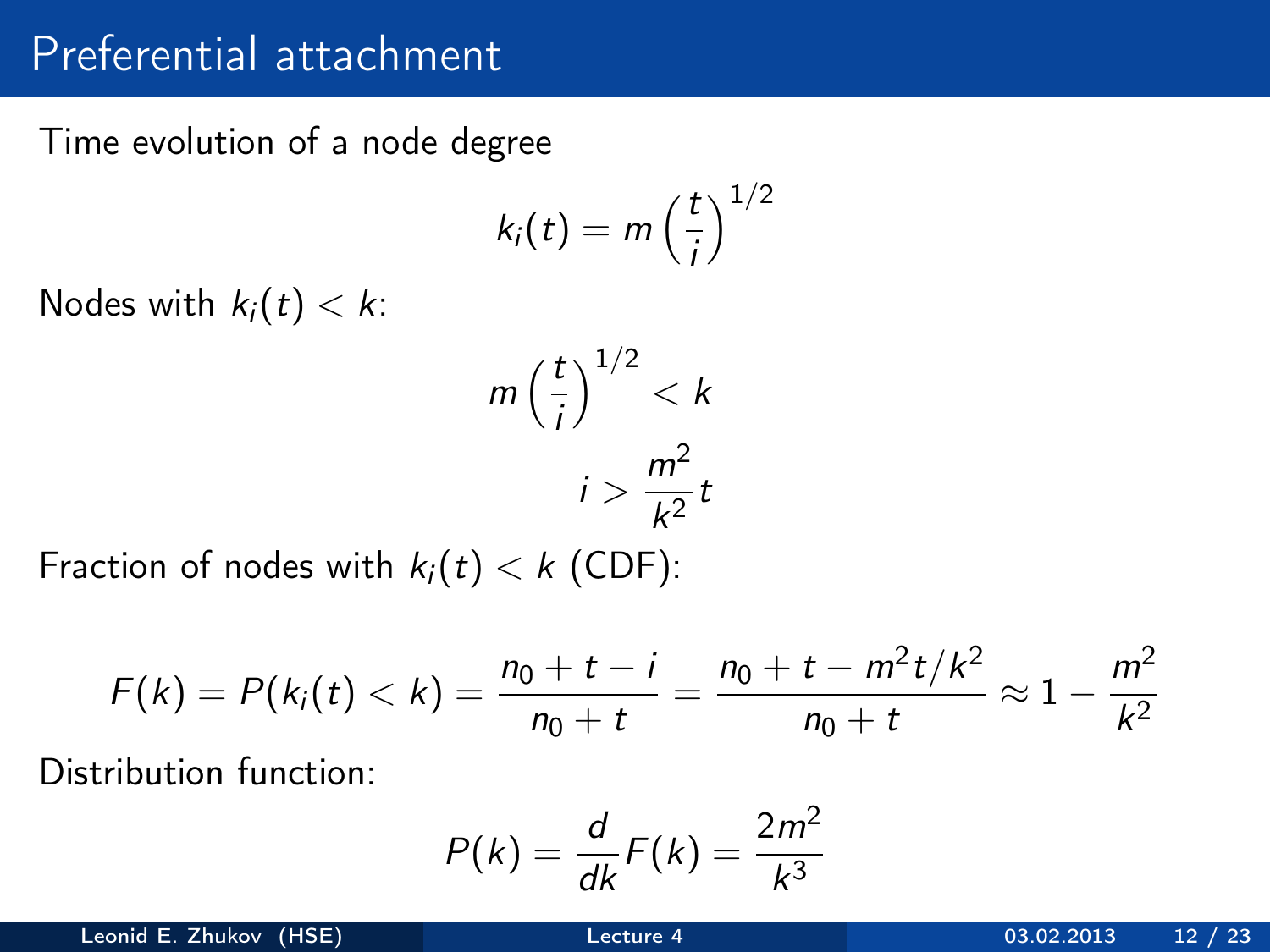## Dynamic growth

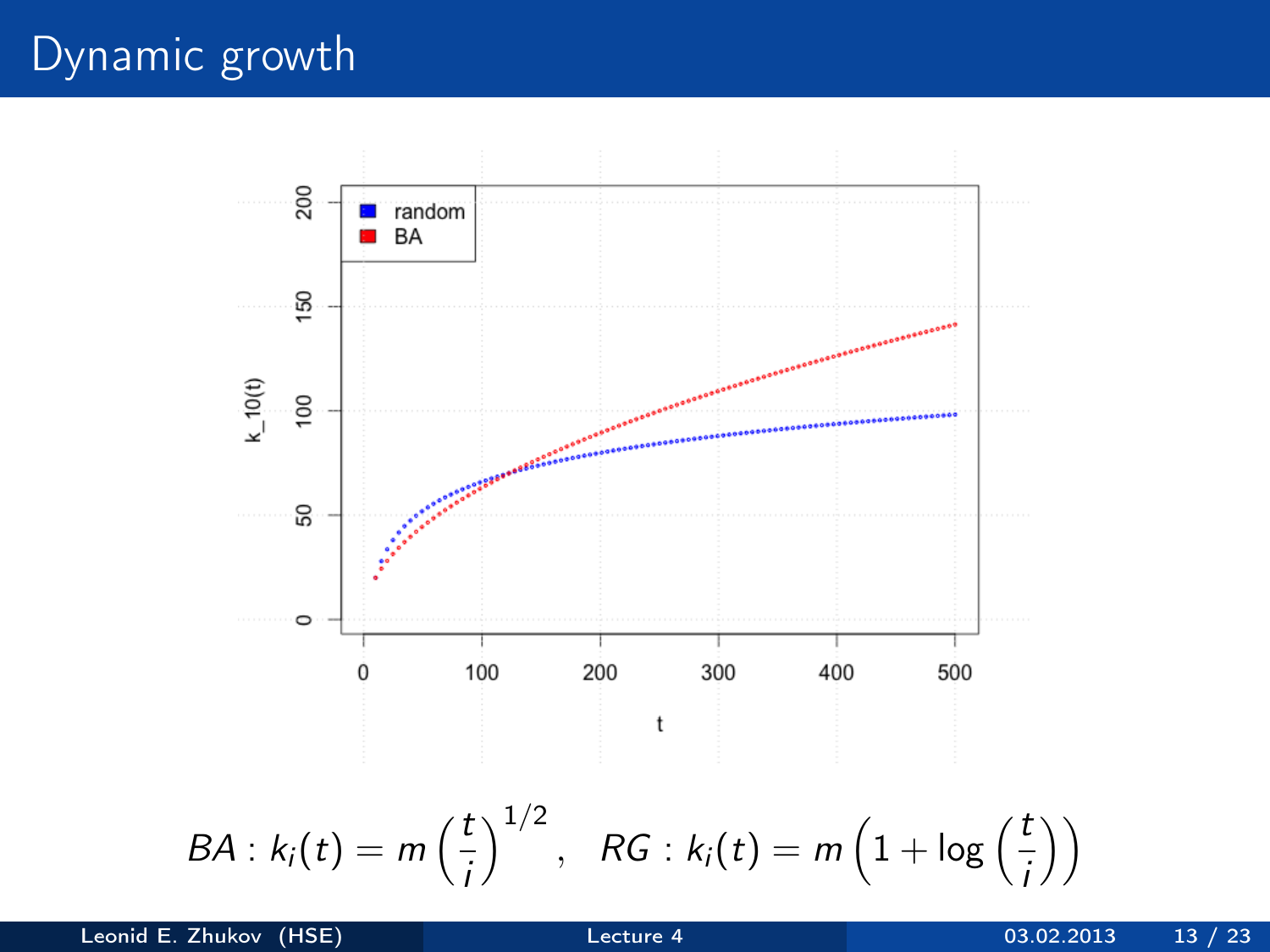# Dynamic growth



$$
BA : P(k) = \frac{2m^2}{k^3}, \qquad RG : P(k) = \frac{1}{m}e^{-\frac{k-m}{m}}
$$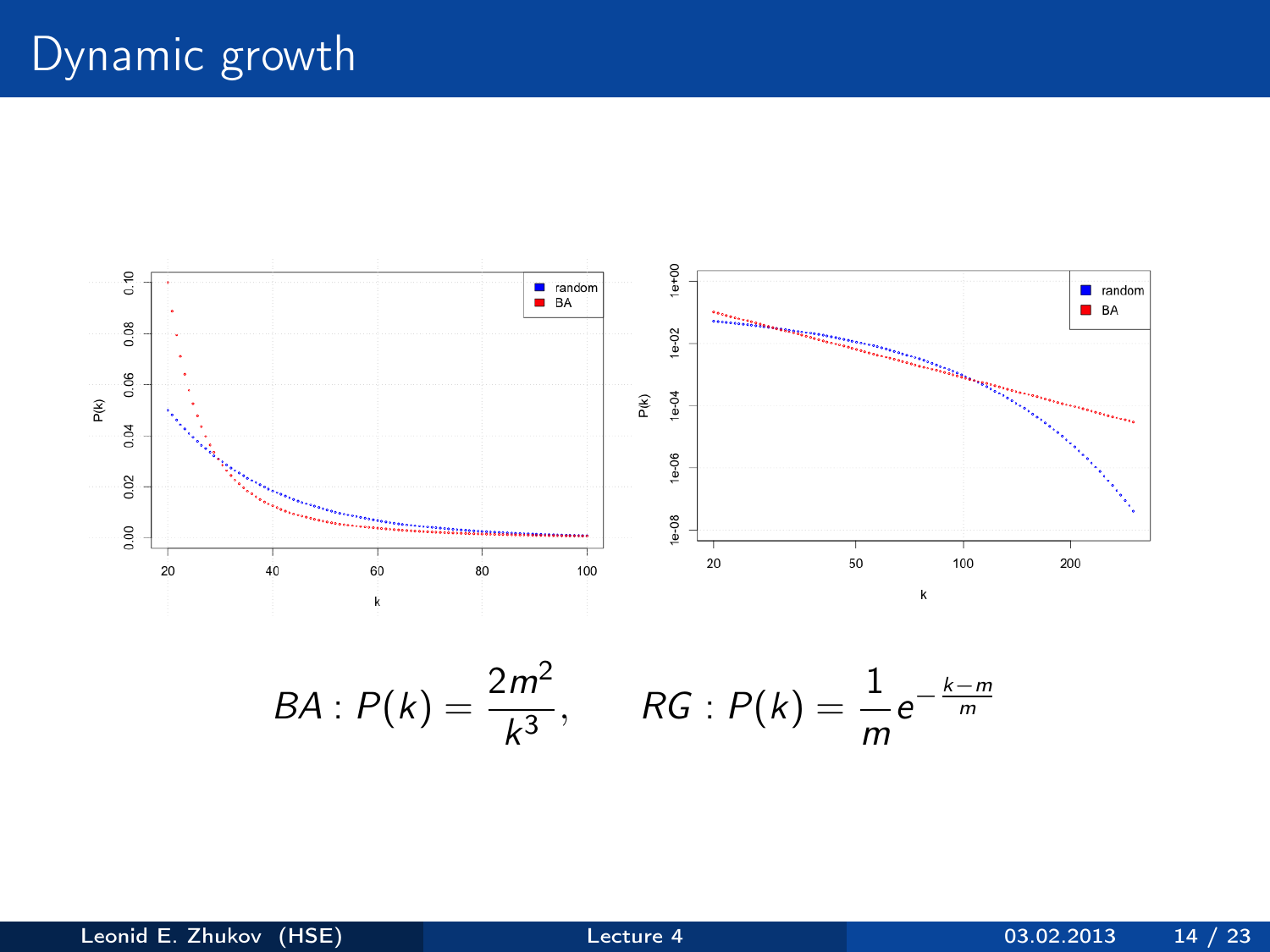• Power law distribution function:

$$
P(k)=\frac{2m^2}{k^3}
$$

Average path length (analytical result) :

 $\langle L \rangle \sim \log(N) / \log(\log(N))$ 

• Clustering coefficient (numerical result):

$$
C\sim\textit{N}^{-0.75}
$$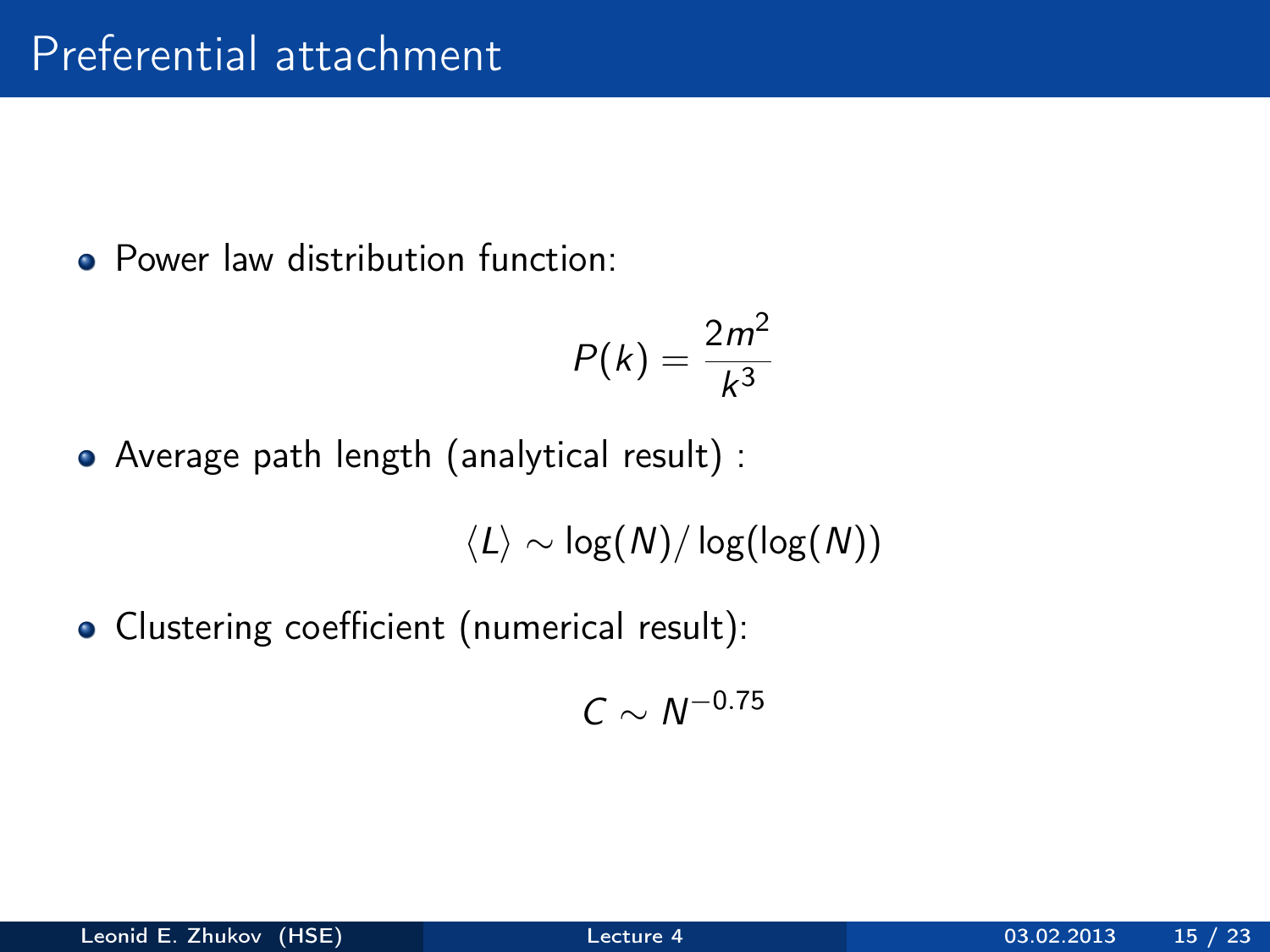## Preferential attachment model



 $m = 1$   $m = 2$   $m = 3$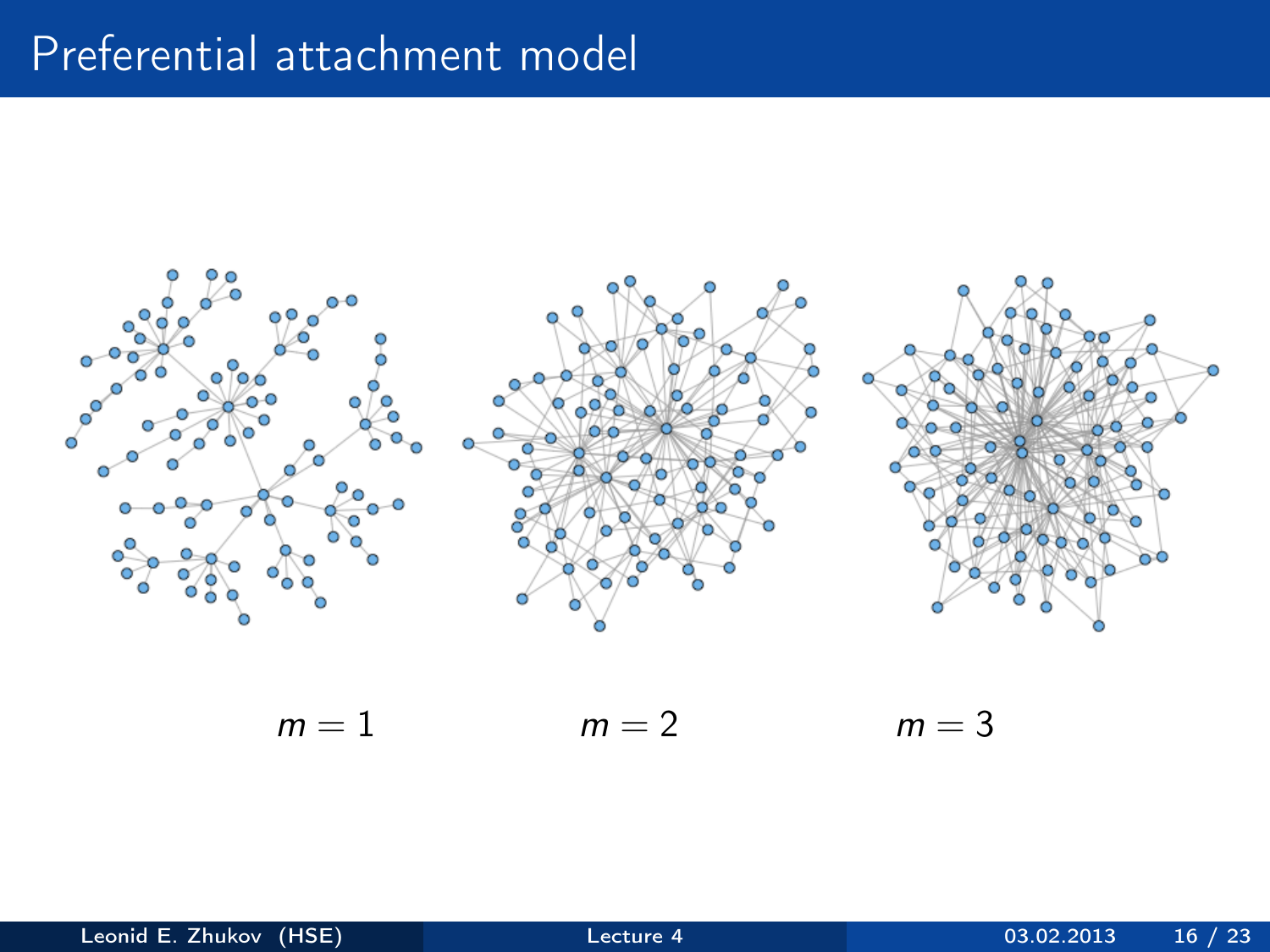## Small world

Motivation: keep high clustering, get small diameter



Clustering coefficient  $C = 1/2$ Graph diameter  $d = 8$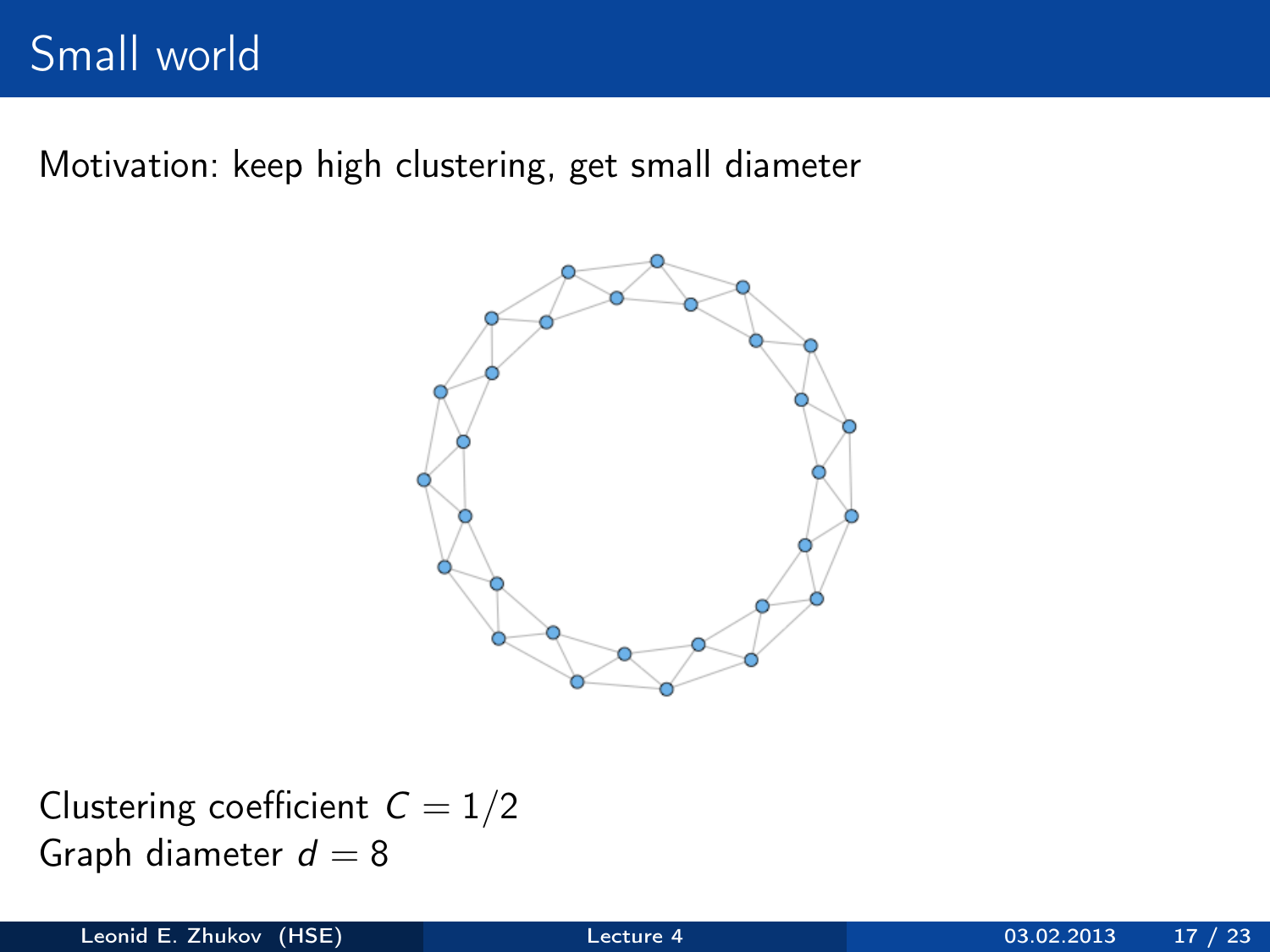Watts and Strogatz, 1998

Single parameter model, interpolation between regular lattice and random graph

- **•** start with regular lattice with N nodes, K nearest neighbours (node degree)
- randomly connect with other nodes with probability p, forms  $pNK/2$ "long distance"connections
- $p = 0$  regular lattice,  $p = 1$  random graph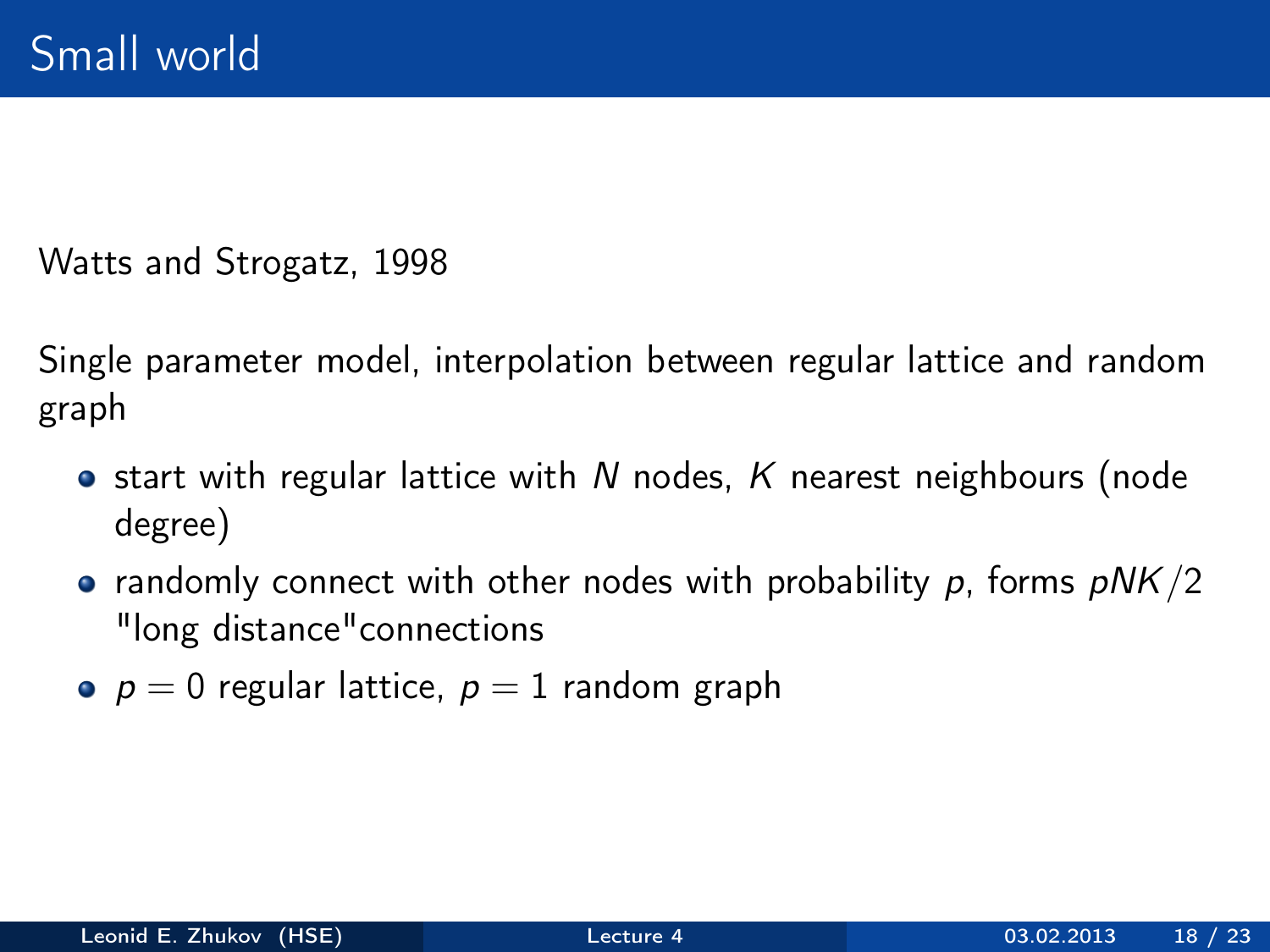

Watts, 1998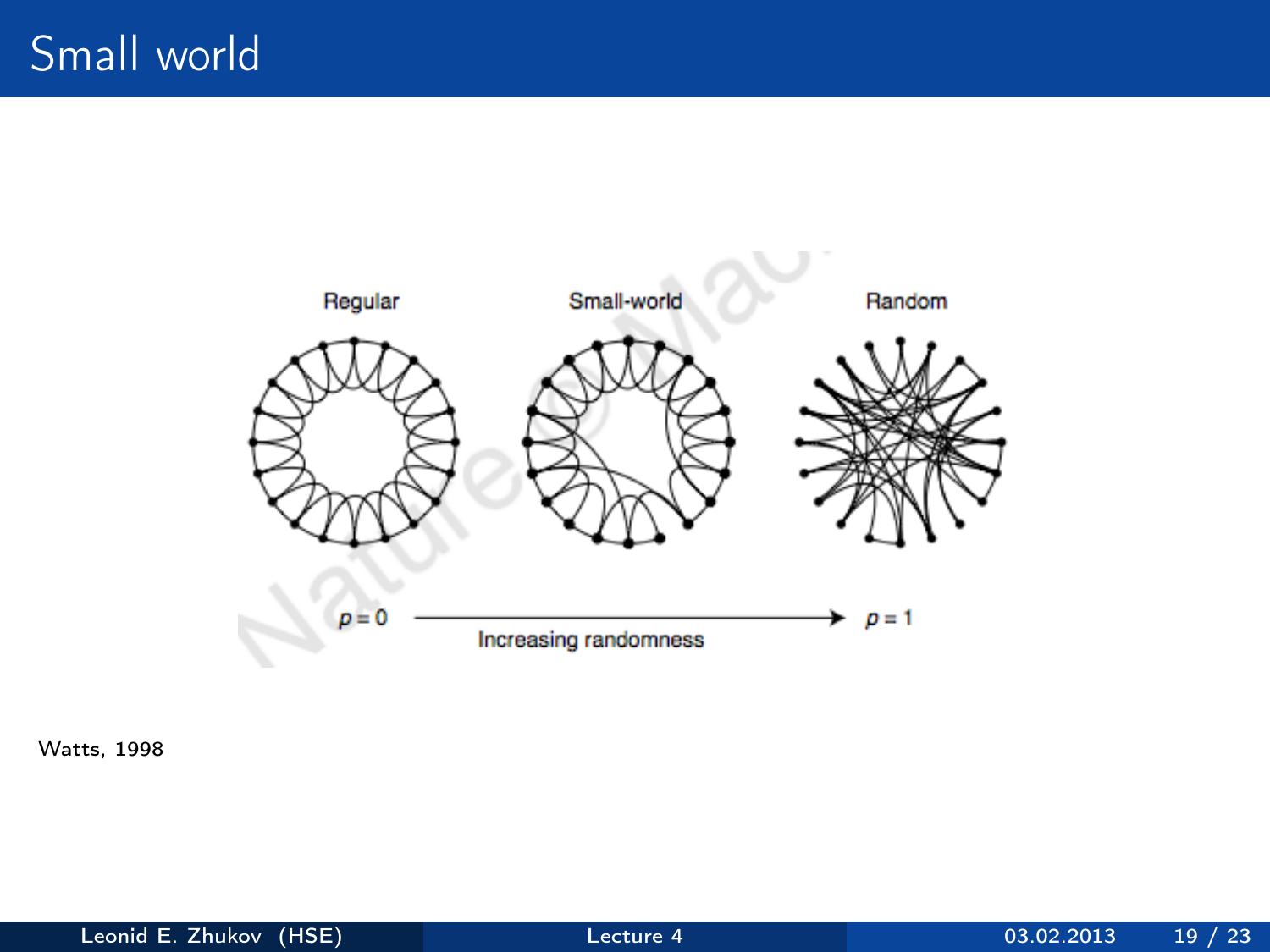## Small world model

- Node degree distribution: Poisson like
- Ave. path length  $\langle L(p) \rangle$  :

$$
p \to 0
$$
, ring lattice,  $\langle L(0) \rangle = 2n/k$ 

 $p \rightarrow 1$ , random graph,  $\langle L(1) \rangle = \log(n)/\log(k)$ 

• Clustering coefficient  $C(p)$  :

$$
\rho \rightarrow 0, \text{ ring lattice}, \; \mathcal{C}(0) = 3/4 = \textit{const}
$$

$$
p \to 1
$$
, random graph,  $C(1) = k/n$ 



Watts, 1998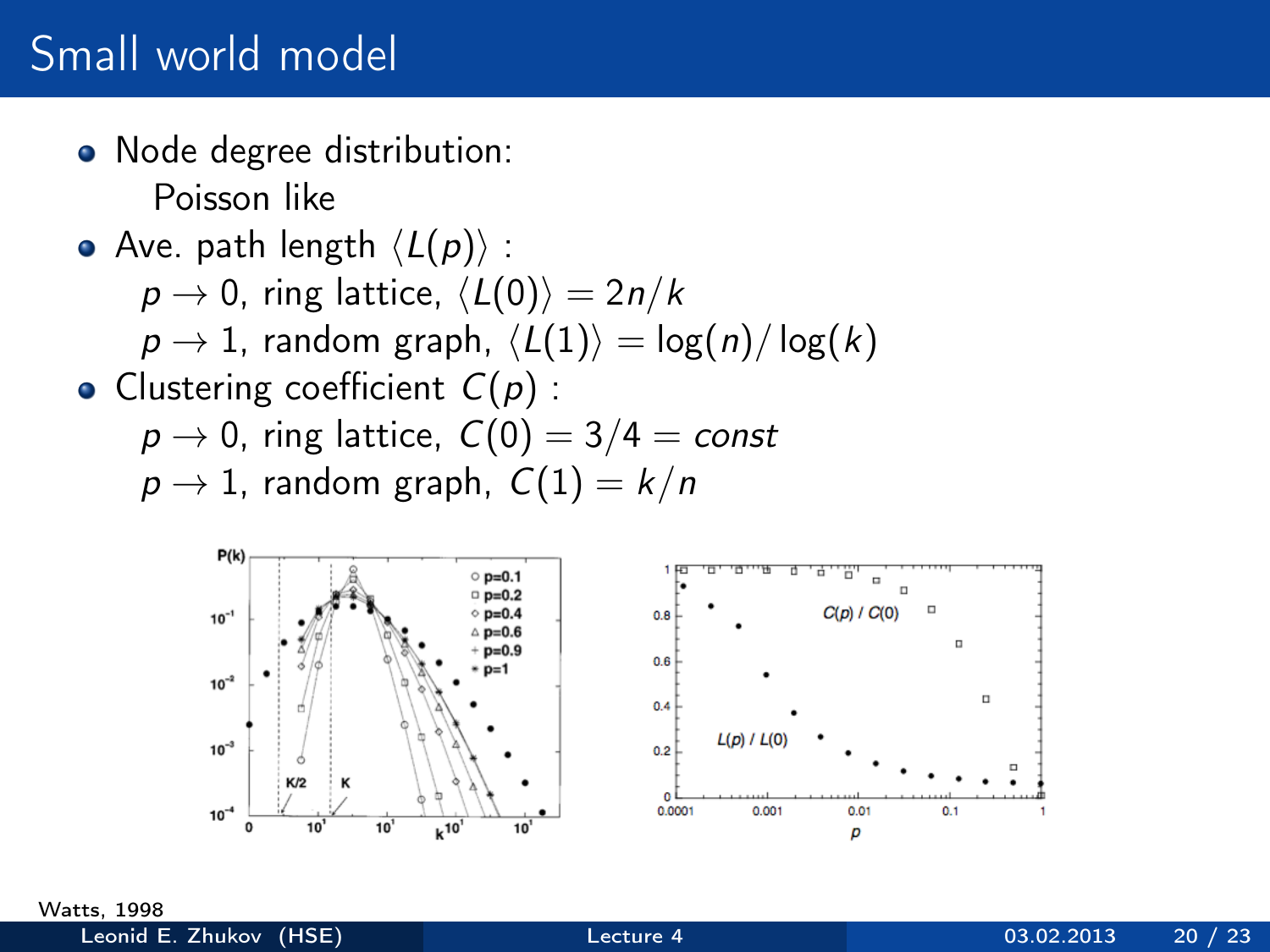## Small world model



20% rewiring: ave. path length  $= 3.58$  -> ave. path length  $= 2.32$ clust. coeff  $= 0.49$   $\rightarrow$  clust. coeff  $= 0.19$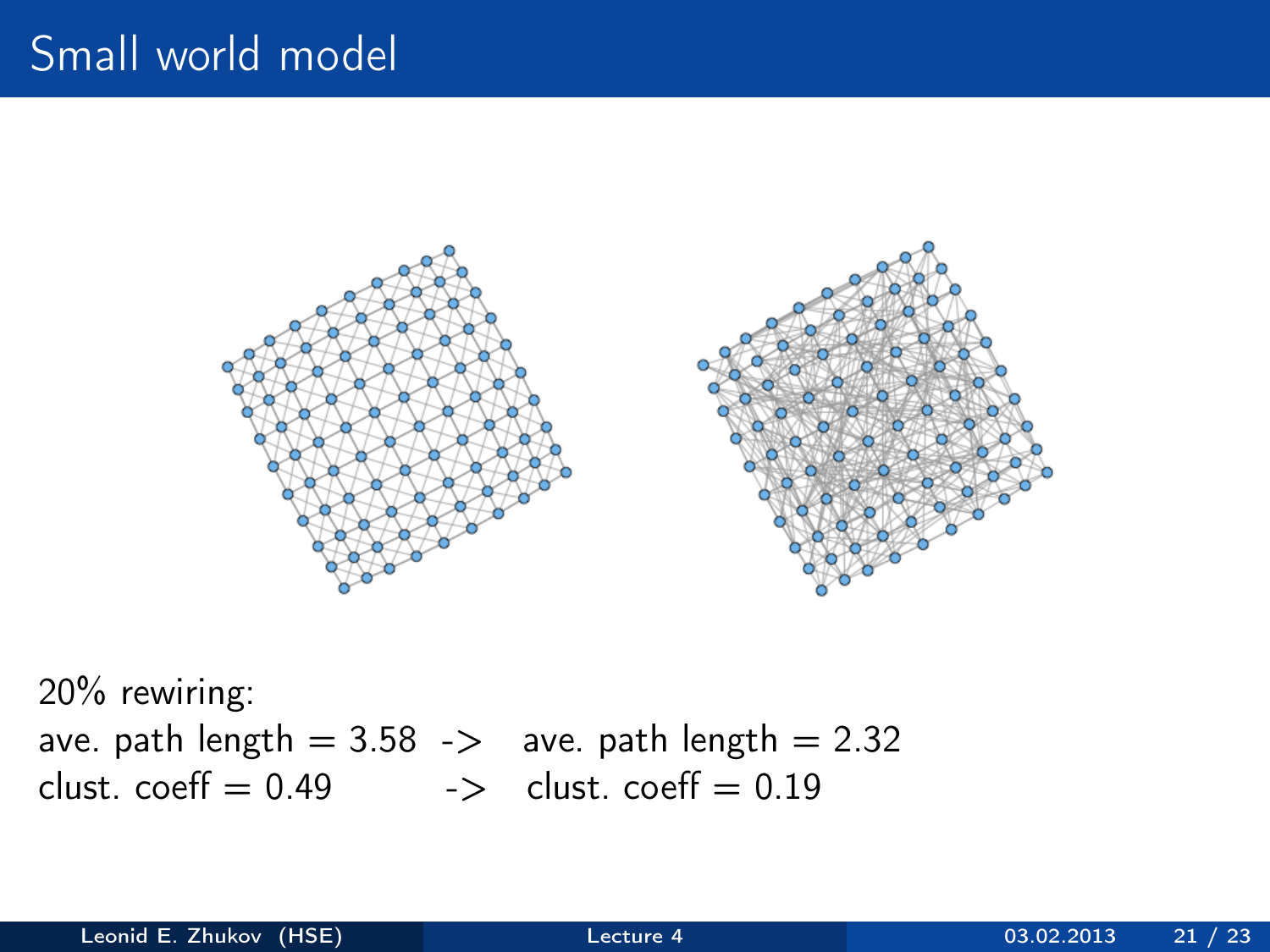